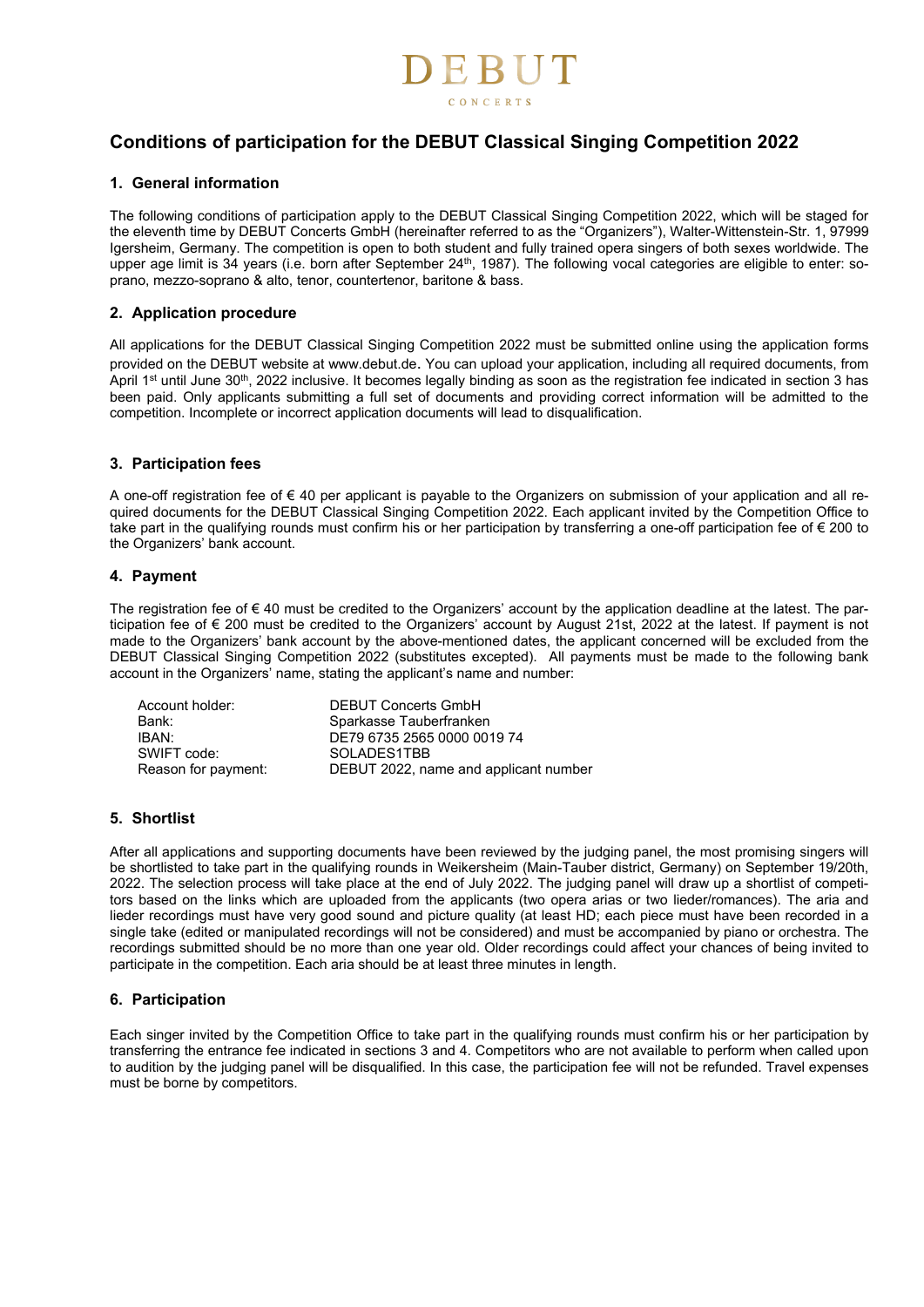

#### **7. Selected pieces**

All competitors admitted to the qualifying rounds (September 19/20th, 2022) will receive an invitation at the beginning of August 2022. Each competitor will be asked to submit a list of selected pieces as follows:

Attention: When choosing your arias and Lieder/romances/canzoni, you have the opportunity to present yourself to the jury with a lesser-known repertoire and they would also like to hear it.

In the repertoire list you will find a lot of new repertoire

6 arias, comprised of

- 4 compulsory pieces taken from the **aria repertoire** (see www.debut.de)
- 2 arias of your own choice

A total of three different languages and periods must be represented. One operetta aria is allowed. Each opera must not feature in the list more than once. All arias must be sung in the original language. If more than one original version exists, please indicate the exact version, key, etc..

5 lieder, comprised of

- 1 compulsory, contemporary piece (composed especially for DEBUT), semi-final
- 4 pieces of your own choice selected from the following composers:

#### **German Lied:**

Hans Werner Henze, Paul Hindemith, Erich Wolfgang Korngold, Heinrich Marschner, Aribert Reimann, Wolfgang Rihm, Franz Schubert, Louis Spohr, Richard Strauss, Carl Maria von Weber

**Italian Romances/Canzoni:** Vincenzo Bellini, Luciano Berio, Alfredo Casella, Alfredo Catalani, Luigi Dallapiccola, Umberto Giordano, Ruggero Leoncavallo, Ildebrando Pizzetti, Giacomo Puccini, Ottorino Respighi

Piano reductions for the repertoire (Aria and Lieder) submitted by you should be brought along with you to the auditions in duplicate; they should be easy to read and glued together, so that the pages can be turned without difficulty.

#### **8. Competition week schedule**

|                | September 18th, 2022    | Arrival no later than 5 p.m.                                                  |
|----------------|-------------------------|-------------------------------------------------------------------------------|
| $\blacksquare$ | September 19/20th, 2022 | Qualifying rounds and workshops                                               |
|                | September 21st, 2022    | Semi-final                                                                    |
|                | September 22nd, 2022    | Lieder recital with final Liedprizes, TauberPhilharmonie Weikersheim          |
|                | September 22nd, 2022    | Main rehearsal for the gala concert together with the Würzburg Philharmonic   |
|                |                         | Orchestra in Weikersheim, TauberPhilharmonie                                  |
|                | September 23rd, 2022    | general rehearsal together with the Würzburg Philharmonic Orchestra in        |
|                |                         | Weikersheim, TauberPhilharmonie                                               |
|                | September 24th, 2022    | Gala concert including the final and presentation of the Gold Victoria at the |
|                |                         | TauberPhilharmonie Weikersheim, to be broadcast on SWR2 radio                 |

#### **9. Compulsory musical pieces during the competition week**

Two arias (selected on the day of your arrival from the list submitted by each competitor in consultation with the Artistic Director and an accompanist) and two lieder (one of your own choice and one selected in consultation with the Artistic Director) must be sung in the qualifying rounds. Two arias (both selected by the judging panel) and two lieder (one contemporary lieder and one selected by the judging panel) must be sung in the semi-final. Two arias (both selected by the judging panel) must be sung in the final. Two lieder (both selected by the judging panel) and the contemporary lieder must be sung at the lieder recital. The best interpretation of the contemporary lieder must be sung at the gala concert.

The following prizes will be awarded without exception:

Gold, Silver and Bronze Viktoria, including cash prizes Contemporary Lieder Italian Romances/Canzoni Musical advancement award youth

All other prizes will be awarded at the discretion of the prize donors.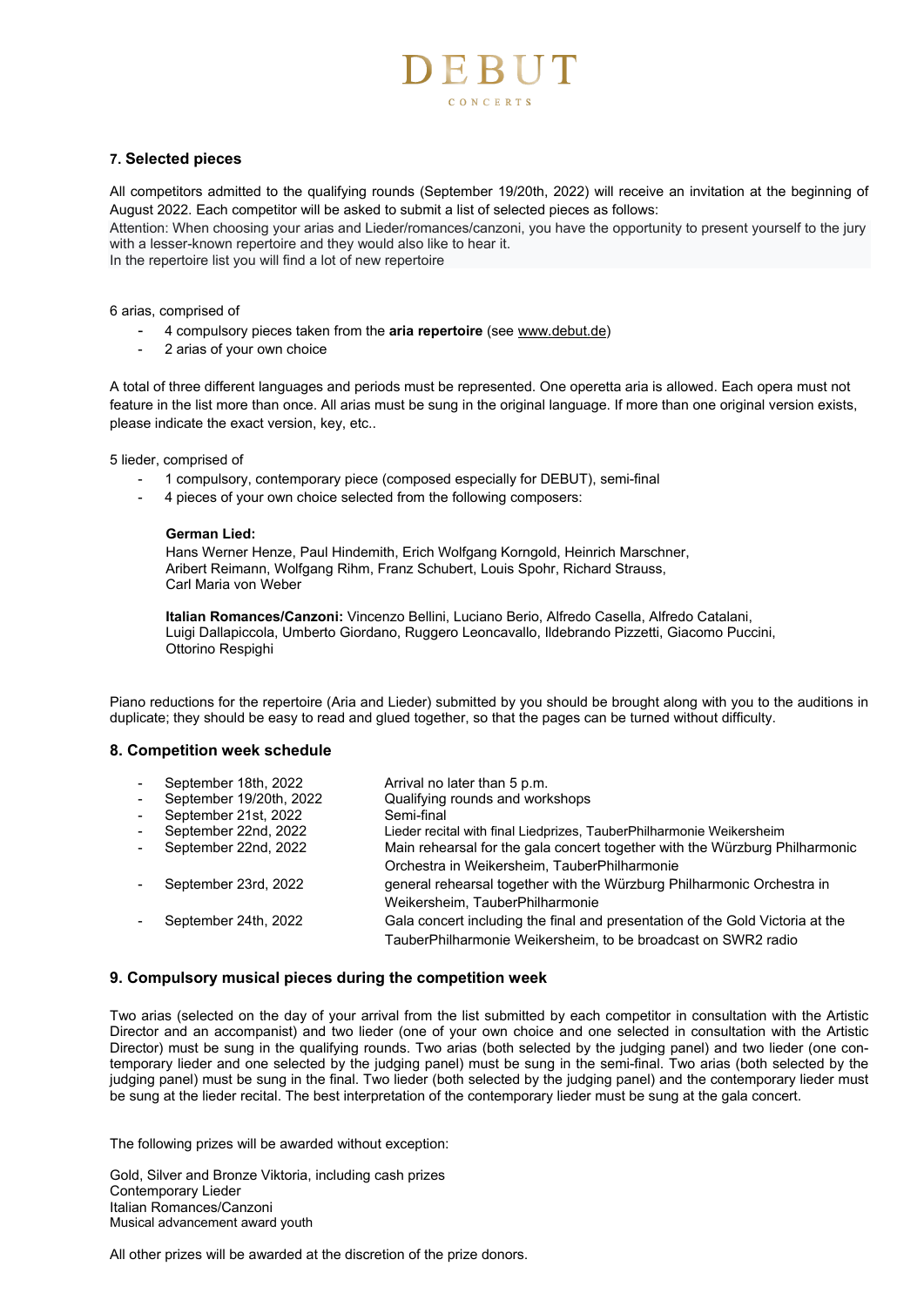# CONCERTS

#### **10. Withdrawals**

In the unlikely event that a competitor is unable to take part in the DEBUT Classical Singing Competition 2022 after submitting his or her application along with all required documents, that application can be withdrawn in the secure area of the DEBUT website (www.debut.de), which is reserved for competitors. In this case, the € 40 registration fee paid to the Organizers will not be refunded; if the participation fee has already been transferred to the Organizers' bank account, it will be returned to the competitor on presentation of a medical certificate.

#### **11. Substitutes**

If a competitor who has already been admitted to the competition withdraws due to illness, a substitute may be nominated by the Organizers in his or her place. In this case, the singer concerned will be notified by email that they have been selected as a substitute.

#### **12. Organizers' services**

The Organizers are committed to providing the following services to competitors in the framework of the event:

a) Transfer and accommodation

All competitors are entitled to use the free (two-way) bus transfer between Würzburg central station and Weikersheim where appropriate. The Organizers will provide free board and lodging for all competitors in the Guest House at Weikersheim Castle Music Academy for as long as they remain in the competition. The costs for a minimum of three overnight stays, including full board (breakfast, lunch, supper), will be paid by the Organizers. The Organizers will not cover incidental expenses incurred during your stay at the Guest House.

b) Support services All competitors taking part in the qualifying rounds will attend one or two free workshops. The Organizers will also provide all competitors with a piano accompanist free of charge. If you are eliminated from the competition early, you can optionally arrange an interview with the judging panel to discuss your performance. You are not allowed to bring your own piano accompanist in the interest of fairness and to ensure equal opportunities.

#### **13. Recordings and exploitation rights**

All exploitation rights to performances given by competitors are transferred to the Organizers; this applies to all audiovisual material, photographs and sound and / or film recordings transmitted and created during the competition. Competitors accordingly consent to their contact details being shared with interested persons in the opera world as well as opera houses / festivals, etc. for the purpose of furthering their artistic development by providing recommendations; they additionally give their consent to the use of audiovisual material for marketing purposes on the Internet (DEBUT website, YouTube, Facebook, Instagram, etc.). The competitors' rights of personality will not be prejudiced as a result of using the recordings.

#### **14. Liability**

In relation to the competition, the Organizers are only liable for damages arising from willful misconduct or gross negligence on the part of the Organizers or the Organizers' legal representative or agent in performance or in case of injury to life, limb or health. The Organizers are also liable in case of breach of a material contractual obligation ("primary obligation"). In case of minor negligence, however, this liability is limited to typical damages which were foreseeable at the time of signing the contract. In all other cases, the Organizers' liability is explicitly excluded.

The competitors shall indemnify the Organizers against all third-party claims which may be asserted by third parties against the Organizer in connection with the use of exploitation rights arising from the competition; in particular, this applies with respect to asserted violations of rights of personality, copyrights or other intangible rights. In addition to damages, this indemnification shall also cover any costs incurred by the Organizers, including all reasonable costs for judicial and extrajudicial legal defense.

## **15. Privacy**

The Organizers shall observe the provisions of current data protection law.